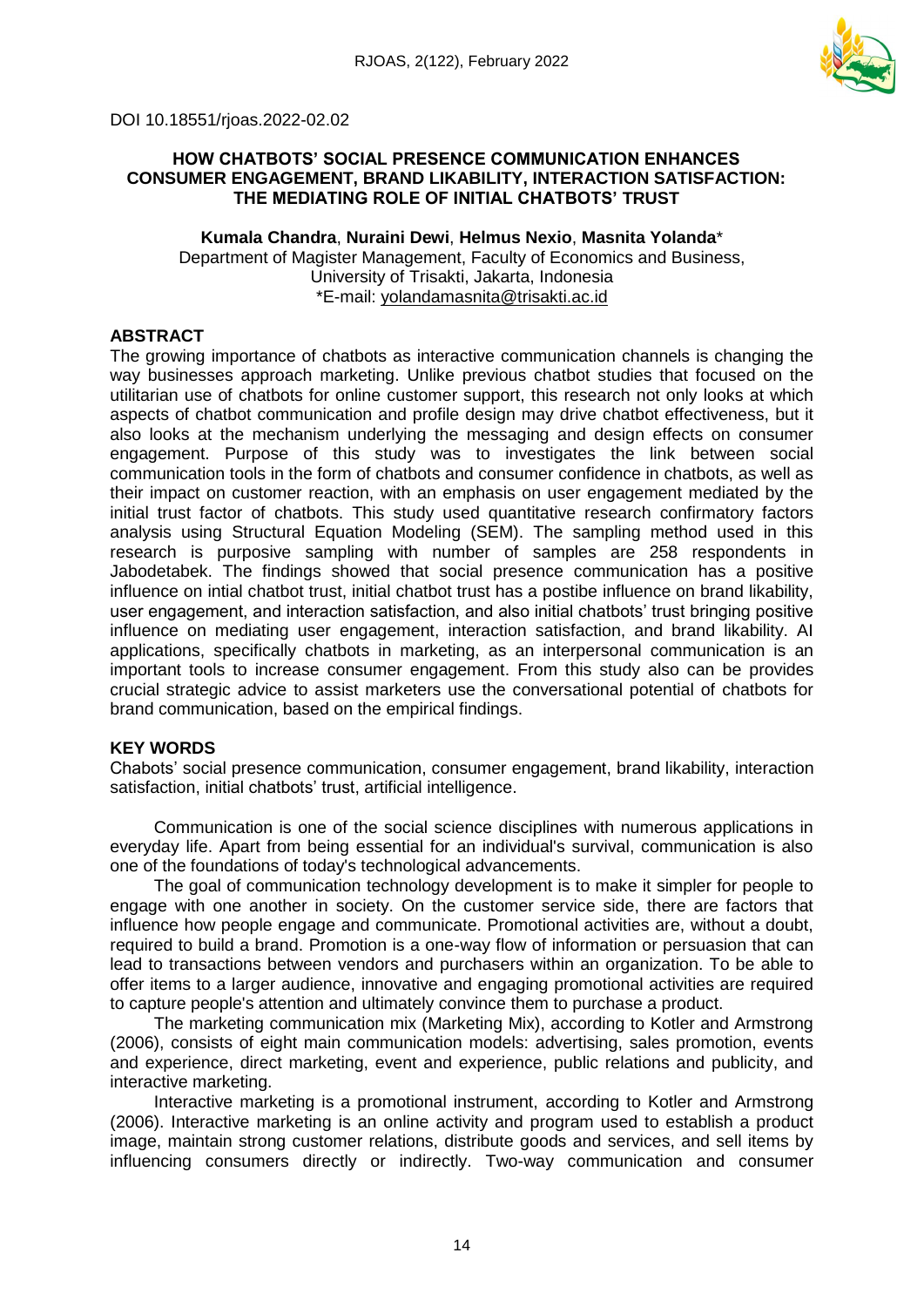

interaction are hallmarks of interactive marketing, which allows customers to connect directly with brands (Wang, 2021).

The Covid-19 pandemic, which is presently disrupting the globe, has altered all human activity patterns, including communication patterns. The adaptation of physical distancing is one of the patterns of change that individuals must encounter throughout this pandemic. This has an impact on business actors' promotional methods and interactions, as well as their ability to stay in touch with clients without having to meet them face to face in event activities or direct sales. To bridge the gap between brands and customers, business people must be ready to adapt and find successful solutions. When marketers want their brands to stay close to customers, good two-way communication between brand owners and customers is undeniably important. Marketers must now figure out how to keep client interactions going even if they aren't done face to face.

It appears that having a chatbot available is one of the best solutions, and it may be utilized as an option for merchants to continue connecting with consumers in real time. Chatbots play an essential part in conveying a firm's services or goods and demand interaction/engagement with clients, according to the appearance of chatbots as a new invention in the larger community in addressing the present digital business era. A chatbot is a technology that was created utilizing artificial intelligence (AI). Chatbots have been regarded as a big advance in interactive marketing, showing that firms can connect with customers in this new era, resulting in buzz phrases like chatvertising (Books and Flying, 2014) and conversational marketing (Cancel and Gerhardt, 2019).

This research will look at how the existence of chatbots might boost customer responses in numerous areas, including user engagement, interaction satisfaction, and brand likability. Chatbots (Sundar et al., 2016), can represent the promise of electronic media to capture the essence of interpersonal conversation. This study investigates the link between social communication tools in the form of chatbots and consumer confidence in chatbots, as well as their impact on customer reaction, with an emphasis on user engagement mediated by the initial trust factor of chatbots.Explaining the problem's formulation should cover the following points: 1). Problem recognition and its significance; 2). Clear identification of the problem and the appropriate research questions; 3). Coverage of problem's complexity; and 4). Well-defined objectives.

#### **LITERATURE REVIEW**

A one-sided interpersonal relationship that television viewers have with media characters is known as parasocial interaction. A relationship of intimacy is formed with media characters through shared experiences that can only be accessed by repeated viewings of the personality or persona (Horton and Richard Wohl, 1956). As time passes, the character's predictability improves. The character is trustworthy. The supporter is devoted. "They 'know' such a persona through direct observation and interpretation of his look, gestures and voice, his speech and behaviour in a variety of contexts" (Horton and Richard Wohl, 1956).

Audience acceptance of the parasocial function might be as simple as watching a television show. Following the conclusion of the show, the spectator will evaluate the character in order to accept, reject, or further understand the notion of parasocial engagement with the persona. If the viewer accepts the relationship, he or she will most likely watch the show again, and if the viewing continues, a parasocial relationship will develop. When the television is switched off, viewers may continue to engage in parasocial connections, much as individuals do in interpersonal relationships when the other is not there. For some people, parasocial engagement may be a viable alternative to interpersonal interactions (Rubin and Rubin, 1985). The link between interpersonal needs and parasocial engagement for the isolated has gained some attention, despite the fact that little research has been done in this area.

When (Horton and Richard Wohl, 1956) initially proposed parasocial contact, one form of television personality they had in mind was newscasters. Later research by (Levy, 1979) established a link between parasocial contact and television news consumption. People who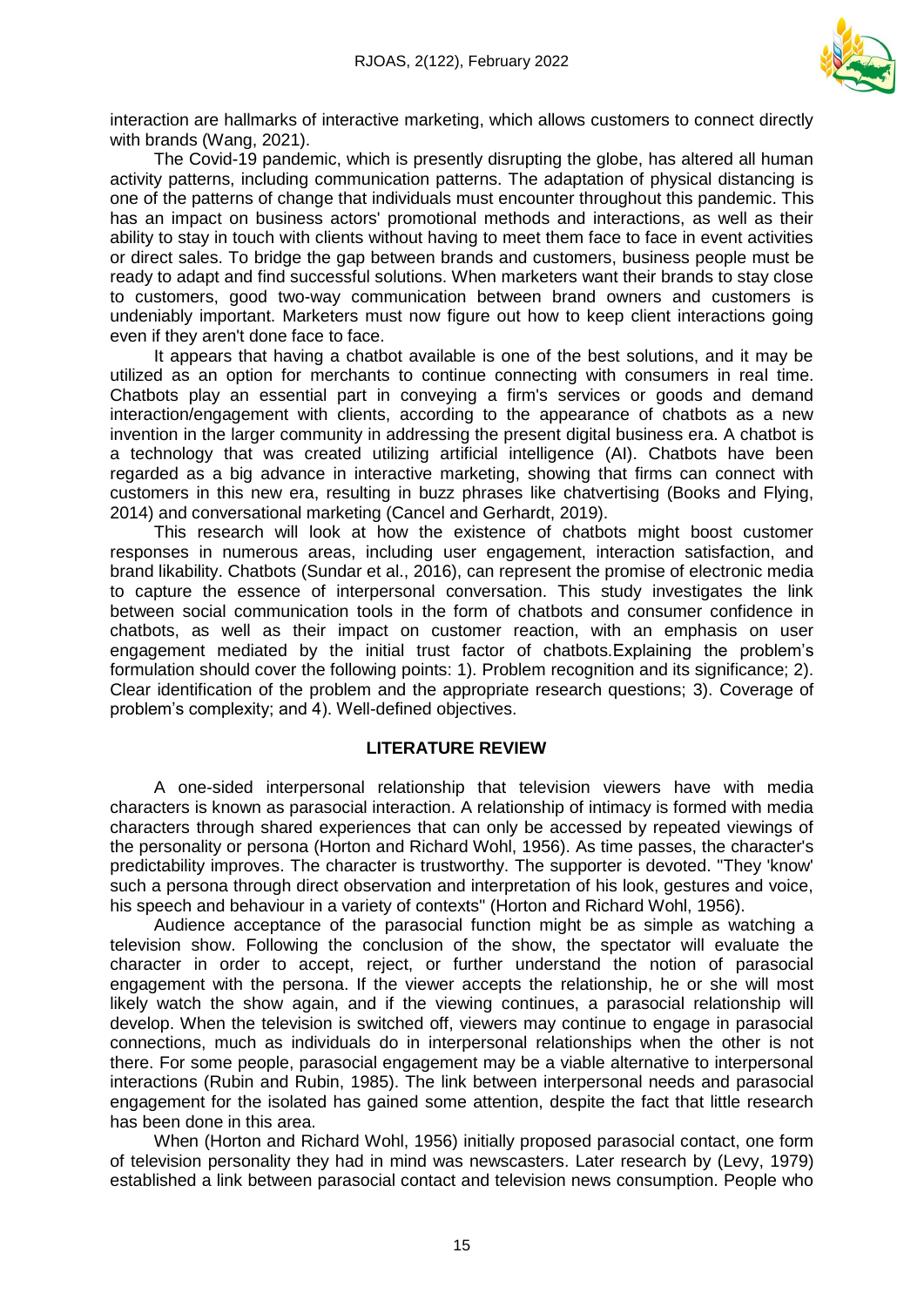

watched more television news interacted with news personalities in a more parasocial manner. Viewers who enjoyed parasocial interaction increased their exposure to television news so order to have more interactions with the news characters. Parasocial contact, according to (Houlberg, 1984), is a concept distinct from the audience's judgments of a newscaster's professional and physical traits. (RUBIN et al., 1985)discovered significant links between parasocial contact and news affinity as well as perceived news realism. These researchers proposed that parasocial connection, as a sort of intimacy, may be considered a precursor to future media usage. They also suggested that interpersonal relationship development theories be employed to research how these relationships evolve.

Social presence refers to communicators' capacity to "present themselves socially and emotionally as 'real' individuals (i.e., their entire personality)" (Garrison et al., 2000). This variabel is particularly related to study focus of chatbots for marketing communication as chatbot responses can be strategically programmed to project spesific personalities and characters (Tsai et al., 2021). Because chatbot replies may be intentionally programmed to convey various personalities and traits, this construct is especially relevant to the study emphasis on chatbots for brand communication. In the context of communicating with chatbots, (Kim and Sundar, 2012) characterize social presence as "being with an intelligent entity" (p. 244). As a result, the present research looks at how communication tactics for conveying a strong social presence might boost customer engagement. (Rourke et al., 1999) define three communicative techniques, as well as the variables that lead to a high level of social presence.

The first, emotional approach, which displays emotions, feelings, and mood, is seen to be a distinguishing feature of social presence. In online discussions, emotion may be shown through emoticons, comedy, and self-disclosure. The second type, interactive approach, includes communications that clearly acknowledge other communication partners by asking questions, agreeing with, and expressing gratitude and support for them. The third category, cohesive strategy, promotes a sense of interconnectedness and community, as evidenced by phatics (i.e., communications with a purely social function, such as "Great weather today!") and salutations, vocatives (e.g., addressing participants by name), and the use of inclusive pronouns like "we," "our," and "community."

To assess the impact of social presence communication on customer evaluation, this study uses (Rourke et al., 1999), affective, interactive, and cohesive methodologies to construct chatbot conversations with high and low social presence levels. The beneficial impacts of social presence on improving online experiences have been reported in research, such as enriching group learning through social media (Vanek et al., 2018) and inspiring customers to purchase online (Ogonowski et al., 2014). According to studies, the social presence of avatars improves the emotional appeal of the e-service website and the consumer.

H1: The social presence has a positive effect on initial chatbots' trust.

Affective, cognitive, and/or behavioral components of consumer interaction exist in and beyond the social media setting (Hollebeek et al., 2014). User engagement, on the other hand, is described as behavioral manifestations toward a brand that are representations of underlying psychological states that come from a consumer's interaction relationship with a brand (Brodie et al., 2011). We classify the actions of generating, like, and sharing social media material as user engagement activities since they reflect such behavioral expressions toward a brand (Noguti, 2016)and have been used most frequently in recent research (Lee et al., 2018).

In the context of new technology, the antecedents of early trust have gotten a lot of attention (Talwar et al., 2020). (Zhou, 2011), for example, has already examined the impact of information quality, structural assurance, and system quality on first trust. Furthermore, the impact of peripheral (functional consistency) and central (computer monitoring) signals on early trust building was investigated (Silic and Ruf, 2018). Initial trust is stimulated by perceived information and service quality, according to (Talwar et al., 2020), but initial trust is inhibited by perceived ambiguity and perceived asset specificity. Prior research has also revealed that social presence, security perceptions, brand trust, site usability, brand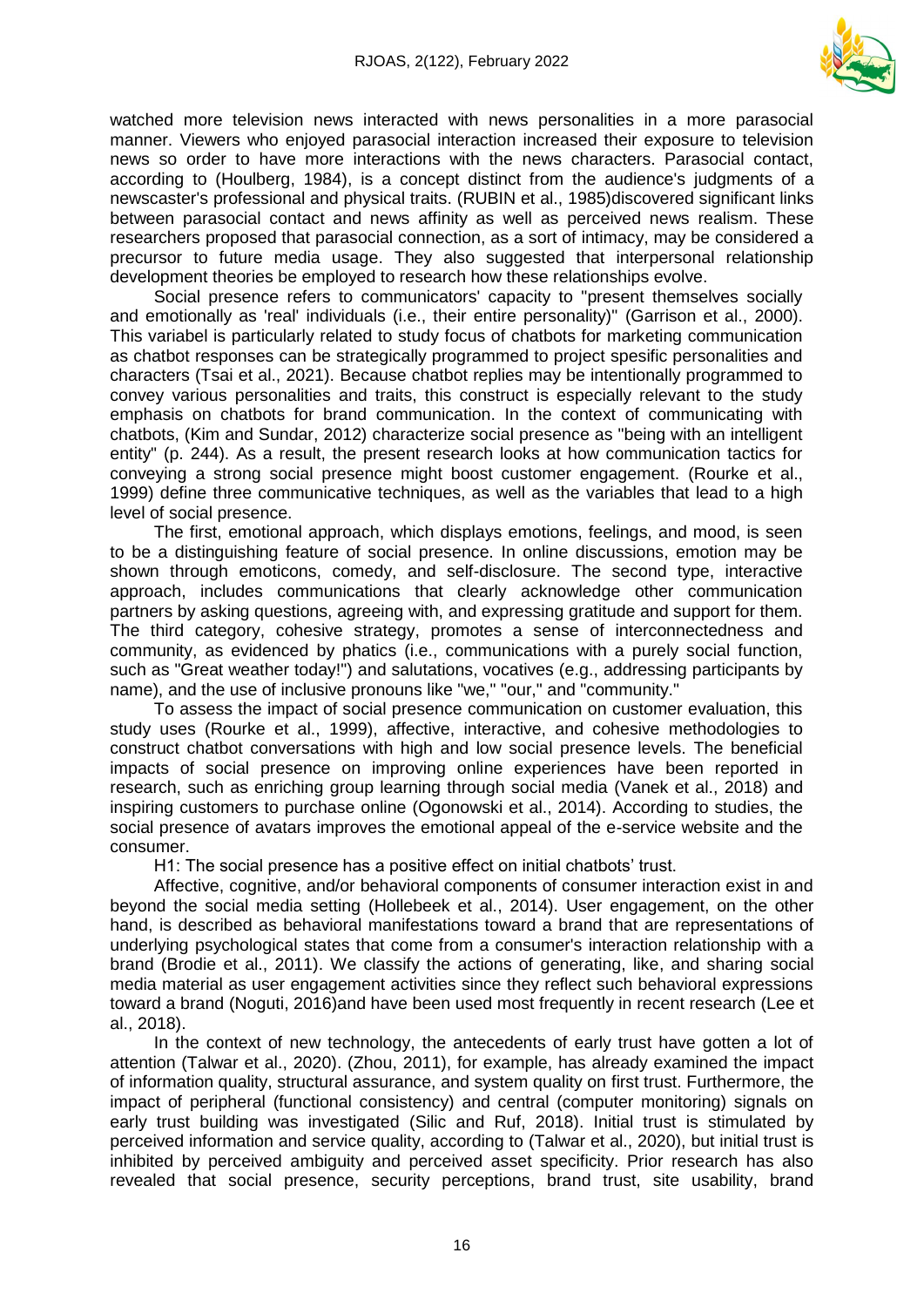

reputation, trust propensity, website quality, and government assistance all help to foster initial trust development (Ogonowski et al., 2014; Susanto et al., 2013; Zhang et al., 2018).

Furthermore, the trust literature advises using technology theories as a starting point for investigating early trust (Kaabachi et al., 2019; Talwar et al., 2020). For example, when investigating initial trust in the e-commerce environment, theories like UTAUT (Venkatesh et al., 2003), TAM (Davis, 1989), and DOI (Rogers, 1983) are frequently employed as theoretical basis (Chaouali et al., 2016; Kaabachi et al., 2019; Shareef et al., 2017; Zhou, 2011). Thus, in order to prevent overlapping evaluations with other factors from other theories, our study analyzed the most essential variables from the aforementioned connected theories and explored initial trust from this perspective (Mardiana et al., 2015).

H2: The initial chatbots' trust has a positive effect on user engagement.

Fisk et al., 1993; Smith and Bolton, 1998, define interaction satisfaction as an evaluative evaluation of a single encounter. Expectancy disconfirmation is the biggest predictor of satisfaction (Oliver and DeSarbo, 1988). The creation of expectations and the disconfirmation of those expectations through performance comparisons are two processes involved in expectation disconfirmation (Oliver and DeSarbo, 1988). In addition to the impact of disconfirmation, the two components of the expectancy disconfirmation paradigm expectations and performance have separate effects on satisfaction evaluations. Interaction satisfaction is therefore a comparison reaction based on the customer's expectations and the interaction's outcomes (utilitarian and hedonic) (Oliver and DeSarbo, 1988). Interaction satisfaction is defined as an evaluative judgment of a single contact by (Rohm et al., 2013); (Fisk et al., 1993; Smith and Bolton, 1998) in a study of millennials. The largest predictor of pleasure is expectation disconfirmation (Oliver and DeSarbo, 1988). In expectation disconfirmation, two stages are involved: the formation of expectations and the disconfirmation of those expectations through performance comparisons (Oliver and DeSarbo, 1988). The two components of the expectancy disconfirmation paradigm expectations and performance have independent impacts on satisfaction assessments, in addition to the influence of disconfirmation. As a result, customer satisfaction is a comparative reaction based on the customer's expectations and the interaction's outcomes (utilitarian and hedonistic) (Oliver and DeSarbo, 1988).

H3: The initial chatbots' trust has a positive effect on interaction satisfaction.

Along with competence, Keller (2012) emphasizes the importance of trustworthiness and likability in building human brand equity. (Delgado-Ballester and Munuera-Alemán, 2005) that "trust is a critical aspect that builds a relationship and adds to brand equity." (Delgado-Ballester and Munuera-Alemán, 2005) defined trust as "the belief that one party has in another." Customers' good feelings towards a brand can be influenced by the trust (reliability) that has been built in it based on the brand's demonstrated competence and skill (Doney and Cannon, 1997). Information provided from a reputable and dependable source can increase likability, according to the source credibility model developed by (Hovland and Weiss, 1951). As a result, trust is a vital aspect that has a significant influence on consumers' beliefs and opinions, as well as their likability. As a result, when academics possess and display sufficient knowledge and competence, students see them as a reliable and trustworthy source.

H4: The initial chatbots' trust has a positive effect on brand likability.

# **METHODS OF RESEARCH**

Quantitative research with confirmatory factors analysis using Structural Equation Modeling (SEM) is the method employed (Hair et al., 2014). Chatbots' user in Greater Jakarta (Jabodetabek) make up the study's population. Purposive sampling was used for this study, which took place between December 2021 and January 2022. There are 258 respondents who meet the following criteria: (1) Users who domiciled in Jabodetabek area (2) Users who have experience of using chatbot and use it for at least once during last month. The questionnaire employs an interval range of 1-5 from "strongly disagree" to "strongly agree".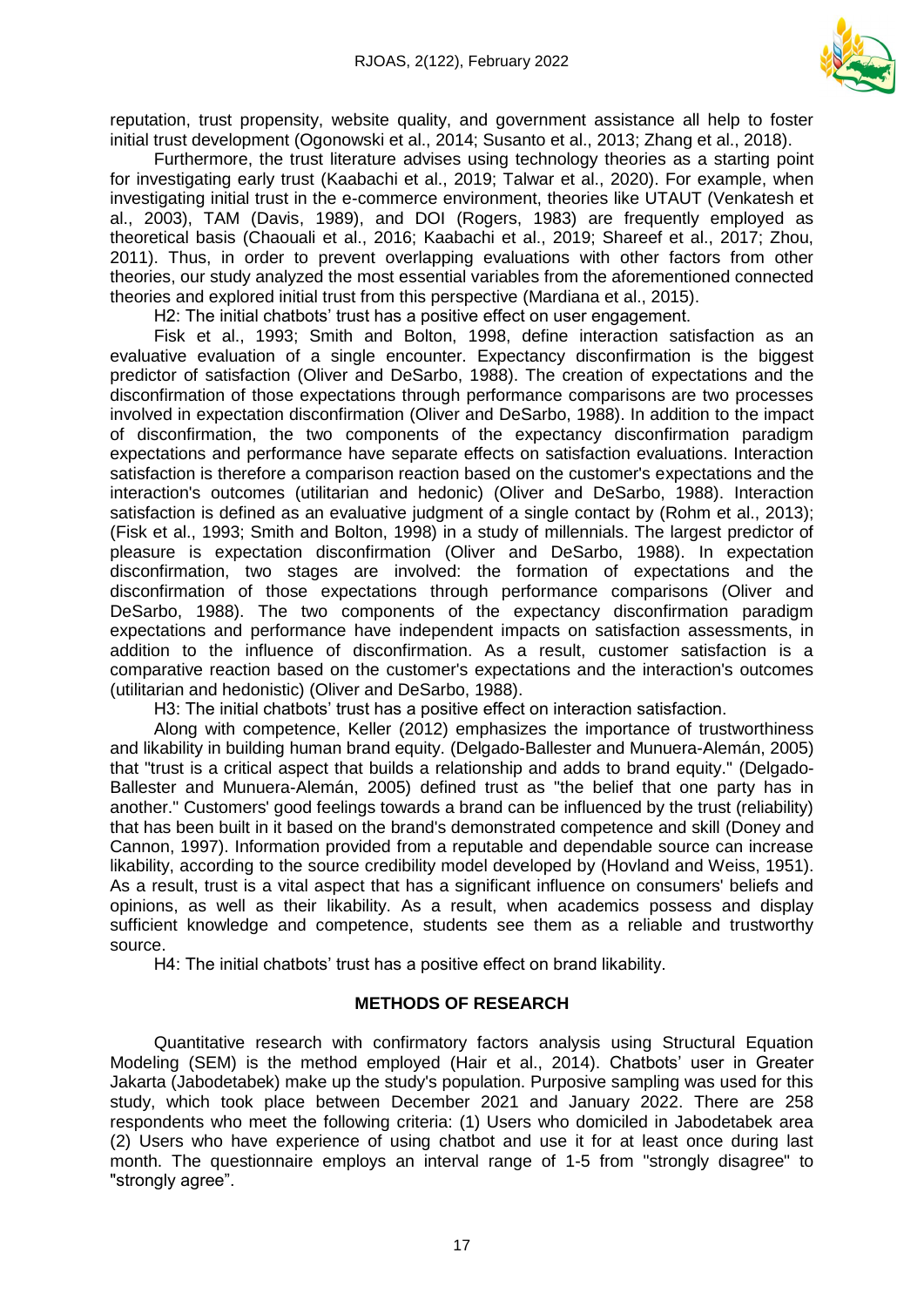



Figure 1 – Research Framework

Each question in the questionnaire is a research instrument that must be evaluated with a standard size before being utilized in research. The r-value of table 0.138 was calculated using a total sample of 215 respondents and a significant threshold of 5%. If r count > r table, the research instrument is considered legitimate. Except for indicator x11, which has a computed r-value of 0.020, all indicators have a calculated r-value larger than the r table. As a result, except for statement x11, all indicators in the research are genuine. Table 1 shows the outcome of the validity test. The Cronbach's Alfa test yielded a score of 0.851, which is higher than 0.700, the questionnaire questions utilized in this study are therefore trustworthy. Table 1 shows the results of the reability test.

| Scales and Items                                                                                     | Standardized | Cronbach's |  |
|------------------------------------------------------------------------------------------------------|--------------|------------|--|
|                                                                                                      | Estimate     | Alpha      |  |
| Social Presence                                                                                      |              |            |  |
| When I use the chatbots' application, I get a friendly automatic greetings                           | 0.840        |            |  |
| The chatbots' application provides automatic messages that make easier to convey customer's needs.   | 0.772        | 0.92       |  |
| The chatbot applications is easy to understand.                                                      | 0.883        |            |  |
| The existence of the chatbots' application makes it easy for customers to convey customer's needs.   | 0.776        |            |  |
| Interacting with the chatbot application is very pleasant.                                           | 0.873        |            |  |
| <b>Chatbot Initial Trust</b>                                                                         |              |            |  |
| Chatbots seem dependable.                                                                            | 0.894        |            |  |
| Chatbots seem secure.                                                                                | 0.755        | 0.907      |  |
| Chatbots were created to help the client.                                                            | 0.935        |            |  |
| Chatbots seem trustworthy.                                                                           | 0.869        |            |  |
| User Engagement                                                                                      |              |            |  |
| Time appeared to go by very quickly when I was interacting with chatbots' application.               | 0.881        |            |  |
| I spent more time on chatbots' application than I had intended.                                      | 0.877        | 0.921      |  |
| While I was interacting with chatbots' application, I was able to block out most other distractions. | 0.788        |            |  |
| While I was interacting with chatbots' application, I was immersed in what I was doing.              | 0.828        |            |  |
| I lost track of time when I was interacting with chatbots' application.                              | 0.763        |            |  |
| Interaction Satisfaction                                                                             |              |            |  |
| I enjoyed my interaction with the website.                                                           | 0.763        |            |  |
| Interacting with the website is satisfying.                                                          | 0.953        | 0.934      |  |
| Interacting with the website is frustrating.                                                         | 0.904        |            |  |
| I think the website gave me a headache.                                                              | 0.761        |            |  |
| Interacting with the website is very awkward.                                                        | 0.878        |            |  |
| <b>Brand Likability</b>                                                                              |              |            |  |
| Chatbot's brand application is appealing.                                                            | 0.822        |            |  |
| Chatbot's brand application is good.                                                                 | 0.772        | 0.902      |  |
| Chatbot's brand application is pleasant.                                                             | 0.881        |            |  |
| Chatbot's brand application is favorable.                                                            | 0.808        |            |  |
| Chatbot's brand application is likeable.                                                             | 0.758        |            |  |

|  |  | Table 1 – Validity and Reliability Test Result |
|--|--|------------------------------------------------|
|  |  |                                                |

The findings at Table 2 showed that the model matched the data well ( $x2 = 695.129$ ) IFI=  $0.849$ , TLI =  $0.831$ , CFI =  $0.848$ , RMR =  $0.048$ , RMSEA =  $0.084$ . All of the theories were shown to be correct.

| Goodness of Fit | Criteria (cut off value) | Indicator Value | Conclusion          |
|-----------------|--------------------------|-----------------|---------------------|
| IFI             | ≥.90                     | 0.849           | Marginal Fit        |
| TLI             | ≥.90                     | 0.831           | <b>Marginal Fit</b> |
| CFI             | $\geq .90$               | 0.848           | <b>Marginal Fit</b> |
| <b>RMR</b>      | ≤.10                     | 0.048           | Good Fit            |
| <b>RMSEA</b>    | $\leq$ .10               | 0.084           | Good Fit            |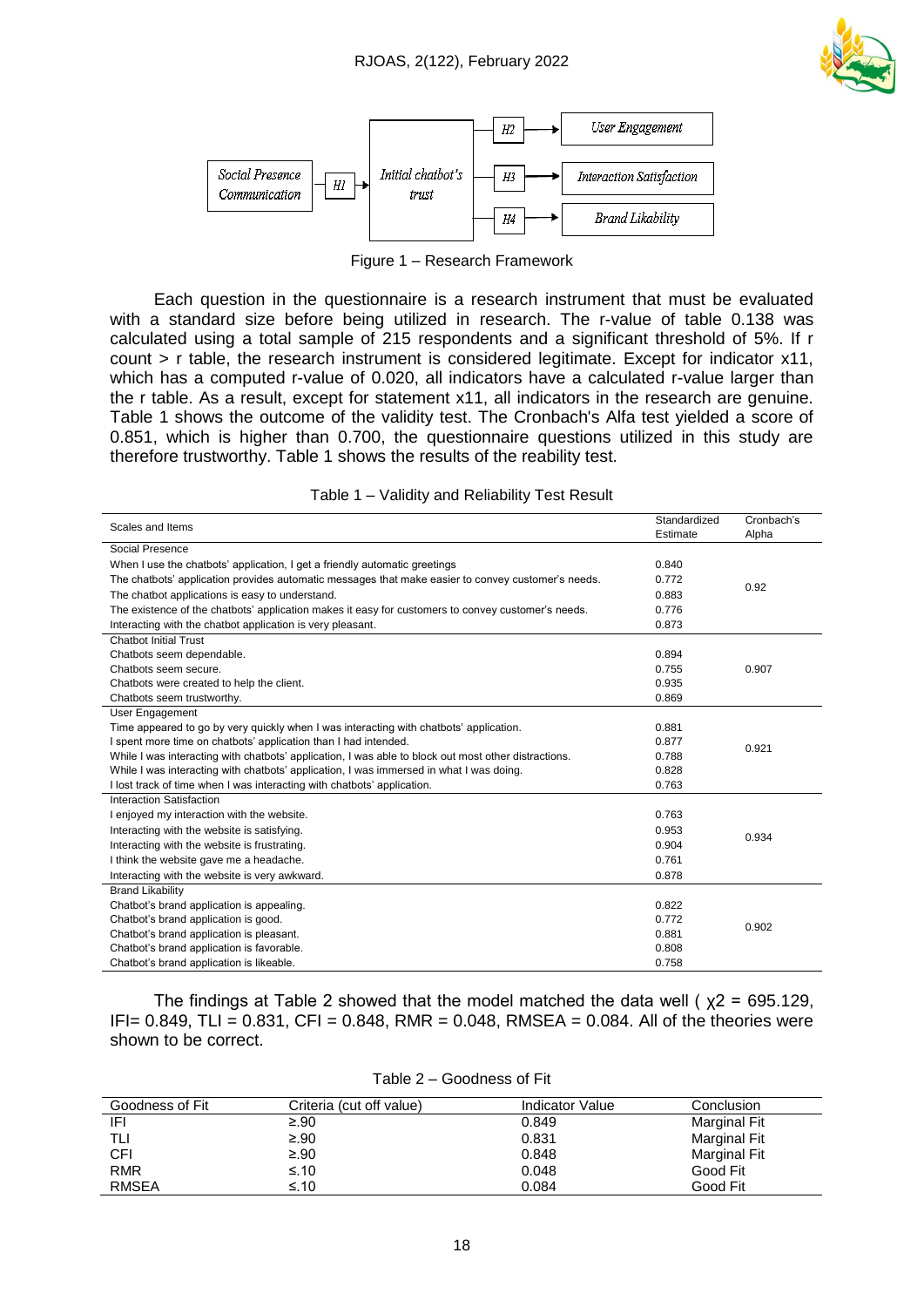

# **RESULTS OF STUDY**

Based on Table 3 found that the characteristic of respondent of this study and details of the demographics of the respondents can be seen in Table 3.

| Characteristic                 | Category                                                 | Number | Percentage (%) |
|--------------------------------|----------------------------------------------------------|--------|----------------|
| Gender                         | Male                                                     | 123    | 47.7           |
|                                | Female                                                   | 135    | 52.3           |
|                                | $\leq$ 20 y.o.                                           | 17     | 6.6            |
|                                | $21 - 34$ v.o.                                           | 137    | 53.1           |
| Age                            | $35 - 44$ y.o.                                           | 56     | 21.7           |
|                                | $45 - 54$ y.o                                            | 31     | 12.0           |
|                                | ≥55 y.o.                                                 | 17     | 6.6            |
|                                | <b>High School</b>                                       | 32     | 12.4           |
| Education                      | Undergraduate                                            | 180    | 69.8           |
|                                | Graduate                                                 | 46     | 17.8           |
|                                | <rp 2="" million<="" td=""><td>31</td><td>12.0</td></rp> | 31     | 12.0           |
| Monthly Income                 | $Rp 2 – 10$ million                                      | 152    | 58.9           |
|                                | >Rp 10 million                                           | 75     | 29.1           |
|                                | $1 - 5$ times a month                                    | 152    | 58.9           |
| <b>Chatbot Usage Frequency</b> | More than 5 times a month                                | 106    | 41.1           |

|  | Table 3 - Respondents Characteristic |  |
|--|--------------------------------------|--|
|  |                                      |  |

Table 3 found that the total of respondents are 258 respondents with 123 persons (47.7%) are male respondents and 135 persons (52.3%) are female respondents. The result also found that 137 persons (53.1%) from  $21 - 34$  y.o. are the majority respondents based on age characteristics. Based on education found that 180 persons (69.8%) from undergraduate are the majority respondents. Beside that, the result showed that 152 persons (58.9%) with monthly income at Rp 2 -10 million are also the majority respondents. Lastly, the majority respondents in using chatbot in a month is  $1 - 5$  times a month with number of respondets are 152 persons or 58.9%.

Hypothesis testing was conducted to determine the purpose of this study using SEM analysis. The hypotesis decision is obtained by comparing probability value (p-value) and significance threshold that using in this study. In this study, the significance threshold was used is  $\alpha$ = 0.05. The results can be summarized in Table 4.

| <b>Hypothesis</b>                                          | <b>Path Coefficient</b> | p-values | Conclusion |
|------------------------------------------------------------|-------------------------|----------|------------|
| H1: Social Presence Communication on Initial Chatbot Trust | 0.819                   | 0.000    | Supported  |
| H2: Initial Chatbot Trust on Brand Likability              | 0.680                   | 0.000    | Supported  |
| H3: Initial Chatbot Trust on User Engagement               | 1.086                   | 0.000    | Supported  |
| H4: Initial Chatbot Trust on Interaction Satisfaction      | 0.956                   | 0.000    | Supported  |

Table 4 – Hypothesis Test Results

According to Ogonowski (2014), it was determined that perceived social presence (H1), had positive associations with initial trust. The influence of social presence communication on initial chatbot trust has a positive standardized coefficient value of 0.819 with a significance value of 0.000, which is less than the 5% significance threshold.

The study's second hypothesis has been accepted as well, the influence of initial chatbot trust on brand likability has a positive standardized coefficient value of 0.680 with a significance value of 0.000. It aligns with previous research that has looked at brand trust as both an antecedent and a result of brand likability (Albert and Merunka, 2013).

On research conducted by the author on the H3 is accepted, it shows the influence of initial chatbot trust on user engagement has a positive standardized coefficient value of 1.086 with a significance value of 0.000, this result is supported by the previous findings from (Mostafa and Kasamani, 2021), which stated that initial chatbots' trust has proven to have a beneficial effect on consumer engagement.

Some of the studies proposed that trust precedes satisfaction (Shamsudin et al., 2018) in which they argued that the first customers trust the service providers based on some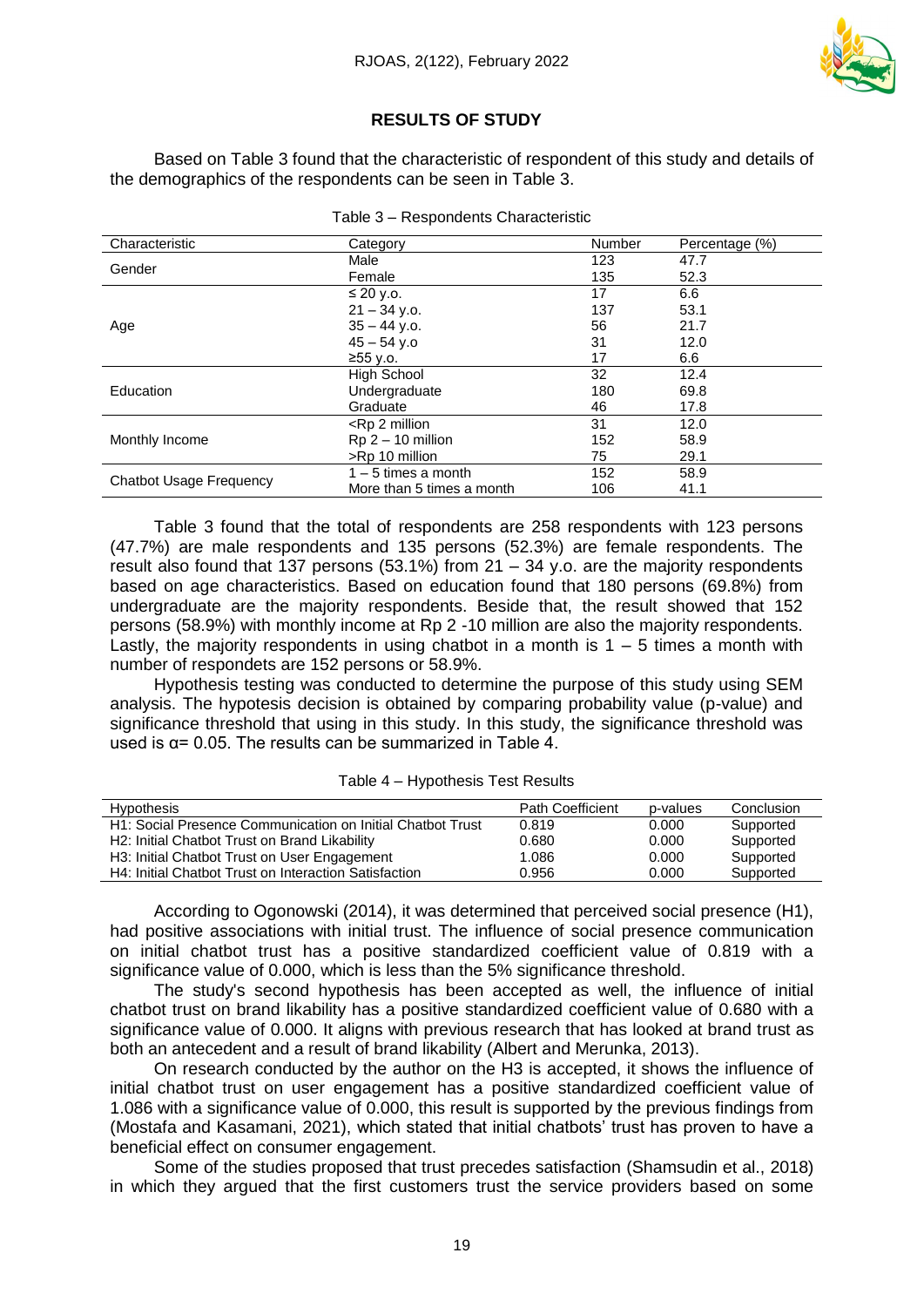

factors which have an effect on satisfaction (Abror et al., 2020), the influence of initial chatbot trust on interaction satisfaction has a positive standardized coefficient value of 0.956 with a significance value of 0.000, therefore support H4.

## **DISCUSSION OF RESULTS**

Based the result found that social presence communication has an influence on initial trust. This means that if the community's perceived social presence towards chatbot's increases, the community's initial trust towards chatbots also increases. Social presence is related to what the social and emotional acceptance of the community looks like to the presence of this chatbot, especially on their trust in this chatbot. The indicator that best describes this social presence is chatbots' application is easy to understand. Meanwhile, the indicator that best describes the initial trust is Chatbots was created to help the client. Based on this, it can be concluded that the respondents believe that the existence of this chatbot is very helpful for customers in meeting their needs because this application is very easy to understand.

Another result found that initial chatbots' trust has an influence on brand likability, user engagement, and interaction satisfaction. This means that if the public's initial trust towards chatbot's increases, the community's brand likability, user engagement and interaction satisfaction to chatbot's also increases. It is known that public acceptance of a technology is still very small. People still find it difficult to believe in the emergence of new technologies, including the emergence of chatbot features on various applications in Indonesia. However, with the development of the era and technology, people must be able to understand the existing technology, especially this chatbot. Initial trust in this research relates to what the public trust in the existence of this chatbot application, especially to the brand likability of this chatbot. The indicator that best describes the initial trust is that Chatbots were created to help the client. While the indicator that best describes brand likability is the chatbot's brand application is pleasant. Based on this, it can be concluded that the basis for the emergence of respondents' trust in this chatbot is that the brand of this chatbot application is pleasant. They feel that the available chatbot application brands are fun and help them overcome the problems they are experiencing. This is what underlies them to believe in the chatbot brand.

In addition to the emergence of liking for the available chatbot brands, user engagement is another thing that will appear after the emergence of trust. Consumers will be willing to stick to a product if they feel the product is trustworthy and able to overcome all the problems felt by consumers. The indicator that describes the user engagement is that using time was running very fast when I interact with a chatbot application. From this, it can be interpreted that when a consumer believes in the chatbot application that is able to help them, when operating this chatbot application system they feel the time is running fast because it is fun to operate this application.

Lastly, it would appear the satisfaction of the interactions were did in this chatbot application. Satisfaction is one of the benchmarks in describing a consumer's trust in technology. Satisfaction and trust are interrelated and important for a technology developer to improve the quality of the technology produced. For consumers, they will tend to feel satisfied after feeling trust in technology that can help them in their daily lives. Like the results of this study which found that initial chatbot trust had an effect on interaction satisfaction. The indicator that describes interaction satisfaction is that interacting with this chatbot application is fun. Based on this, it can be said that the emergence of consumer satisfaction with this chatbot application is because they believe that apart from being fun, this chatbot can also help them when transacting.

#### **CONCLUSION**

The findings reveal that high social communication messages from chatbots that addressed the user by name, displayed a sense of humor, emoted, utilized emojis, and expressed agreement with the user can indirectly boost user engagement, interaction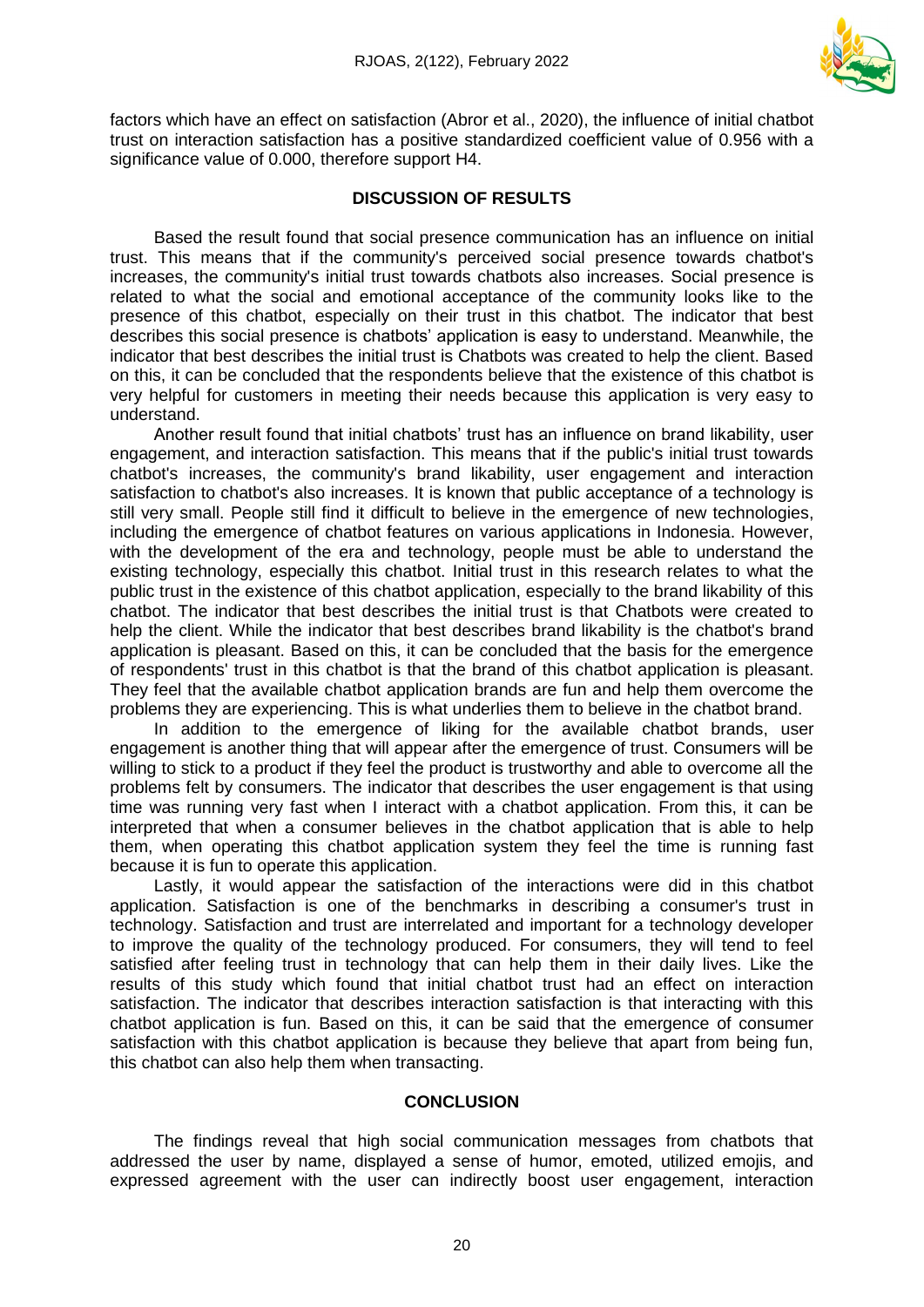

satisfaction, and brand likability. This study also successfully prove that there are direct effect of social presence to initial chatbots' trust; direct effect of initial chatbots' trust to user engagement, interaction satisfaction, and brand likability. This report also provides crucial strategic advice to assist marketers use the conversational potential of chatbots for brand communication, based on the empirical findings.

This study adds to the growing body of knowledge in interactive marketing by demonstrating the potential of chatbots, one of the most widely used AI applications in marketing, as an interpersonal communication tool for increasing consumer engagement. This research builds on previous work that evaluates social presence as an audience impression of virtual characters or online communications by adopting a self-reporting Social Presence Scale (in Dutch) that measures the perceived degree of social presence in a CSCL environment. Construction of the items in the scale was inspired by telepresence research (e.g., Lombart and Ditton 1997) and translating them into English. To present a high social presence, turn them into concrete communication methods for chatbots.

As a result, when designing and programming chatbot messages, marketers should use Rourke et al (1999) emotional, interactive, and coherent tactics to portray a high level of social presence so it can also enhance the initial chatbots trust. When conversing with customers, marketers should leverage the affective strategy by building chatbots to communicate feelings, use emoticons, engage in self-disclosure, and use comedy via humorous memes. The interactive strategy should also include actively asking questions rather than waiting for customers to ask them as in traditional Q&A, expressing agreement, appreciating customer comments, and showing appreciation for customers.

This study has several limitations, including the fact that it is a short-time study, therefore the results do not explain an object in the long run. Future researchers should conduct this study over a longer period of time to gain a better understanding of the findings. The findings of this study, which are limited in Jabodetabek area, Indonesia, may can not be applied to other Indonesian cities. Future research should choose a larger geographic area to broaden the scope of the findings. In addition, other variables such as culture can be added because there are still many people who have difficulty understanding, feel uncomfortable with the presence of technology and also people's IT skills are still relatively low.

#### **REFERENCES**

- 1. Abror, A., Patrisia, D., Engriani, Y., Evanita, S., Yasri, Y., & Dastgir, S. 2020. Service quality, religiosity, customer satisfaction, customer engagement and Islamic bank's customer loyalty. Journal of Islamic Marketing. 11(6): 1691–1705. https://doi.org/10.1108/JIMA-03-2019-0044.
- 2. Albert, N., & Merunka, D. 2013. The role of brand love in consumer-brand relationships. Journal of Consumer Marketing. 30(3): 258–266. https://doi.org/ 10.1108/07363761311328928.
- 3. Books, H., & Flying, N. 2014. Advertising ' s New Frontier : Talk to the Bot. 1–4.
- 4. Brodie, R. J., Hollebeek, L. D., Jurić, B., & Ilić, A. 2011. Customer engagement: Conceptual domain, fundamental propositions, and implications for research. Journal of Service Research. 14(3): 252–271. https://doi.org/10 .1177/1094670511411703.
- 5. Chaouali, W., Ben Yahia, I., & Souiden, N. 2016. The interplay of counter-conformity motivation, social influence, and trust in customers' intention to adopt Internet banking services: The case of an emerging country. Journal of Retailing and Consumer Services. 28: 209–218. https://doi.org/10.1016/ j.jretconser.2015.10.007.
- 6. Davis, F. D. 1989. Perceived usefulness, perceived ease of use, and user acceptance of information technology. 13(3): 319–340. https://doi.org/10 .5962/bhl.title.33621.
- 7. Delgado-Ballester, E., & Munuera-Alemán, J. L. 2005. Does brand trust matter to brand equity?. Journal of Product and Brand Management. 14(3): 187–196. https://doi.org/10.1108/10610420510601058.
- 8. Doney, M., & Cannon, J. P. 1997. Trust Examination of the nature of in buyer-seller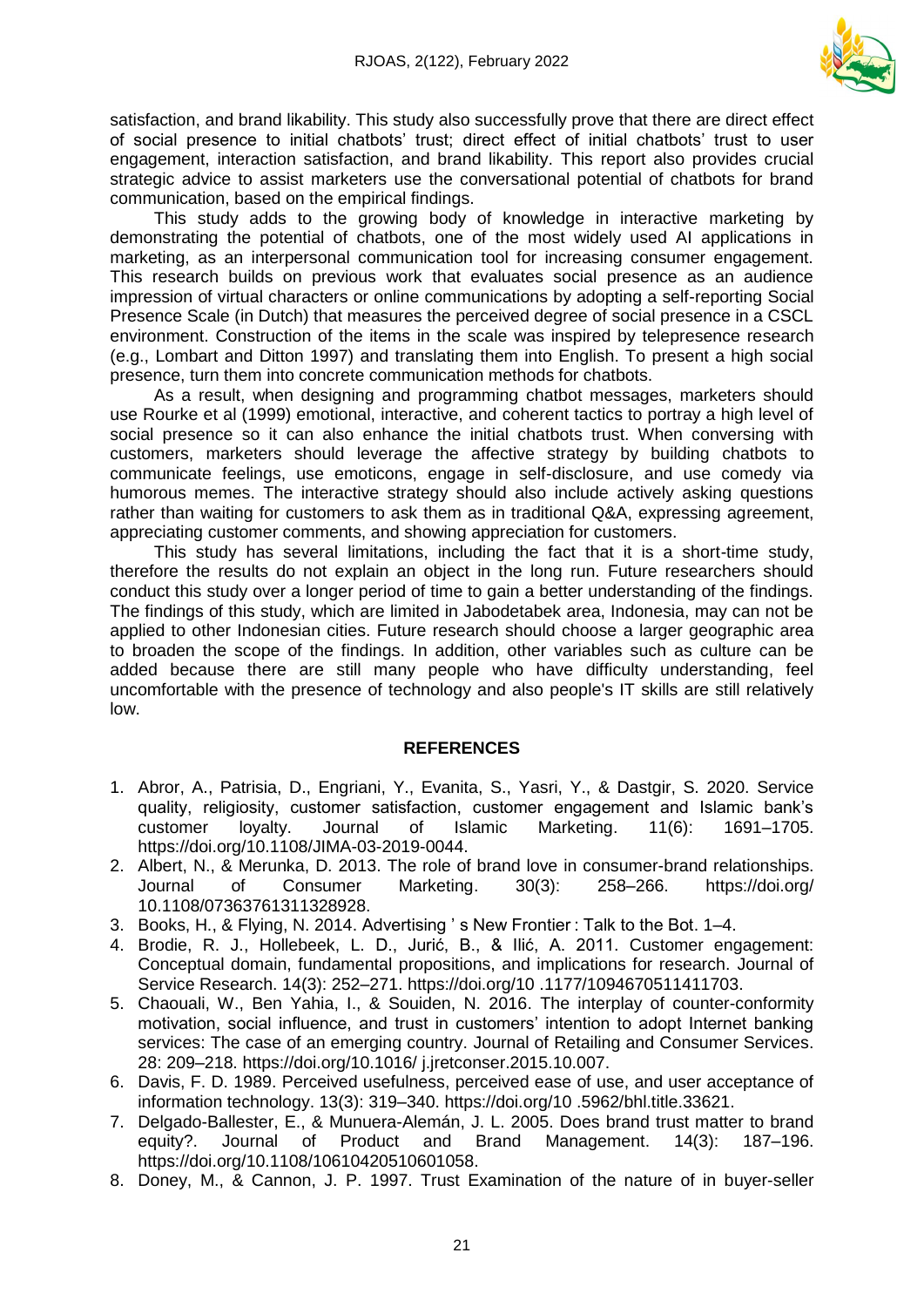

relationship for assistance. Journal of Marketing. 61(2): 35–51.

- 9. Fisk, R. P., Stephen W., B., & Mary Jo, B. 1993. Tracking the evolution of the services marketing literature. RBM Rev. Bras. Med. 69(1): 70(1,n.esp.).
- 10. Garrison, D. R., Anderson, T., & Archer, W. 1999. Critical inquiry in a text-based environment: computer conferencing in higher education. Internet and Higher Education. 2(2–3): 87–105. https://doi.org/10.1016/S1096-7516(00) 00016-6.
- 11. Hair, J. F., Sarstedt, M., Hopkins, L., & Kuppelwieser, V. G. 2014. Partial least squares structural equation modeling (PLS-SEM): An emerging tool in business research. European Business Review. 26(2): 106–121. https://doi.org/ 10.1108/EBR-10-2013-0128.
- 12. Hollebeek, L. D., Glynn, M. S., & Brodie, R. J. 2014. Consumer brand engagement in social media: Conceptualization, scale development and validation. Journal of Interactive Marketing. 28(2): 149–165. https://doi.org/ 10.1016/j.intmar.2013.12.002.
- 13. Horton, D., & Richard Wohl, R. 1956. Mass communication and para-social interaction. Psychiatry. 19(3): 215–229. https://doi.org/10.1080/00332747 .1956.11023049.
- 14. Houlberg, R. 1984. Local television news audience and the para‐social interaction. Journal of Broadcasting. 28(4): 423–429. https://doi.org/10.1080/ 08838158409386551.
- 15. Hovland, C. I., & Weiss, W. 1951. The influence of source credibility on communication effectiveness. Public Opinion Quarterly. 15(4): 635–650. https://doi.org/10.1086/266350.
- 16. Kaabachi, S., Ben Mrad, S., & O'Leary, B. 2019. Consumer's initial trust formation in IOB's acceptance: The role of social influence and perceived compatibility. International Journal of Bank Marketing. 37(2): 507–530. https://doi.org/10.1108/IJBM-12-2017-0270.
- 17. Kim, Y., & Sundar, S. S. 2012. Anthropomorphism of computers: Is it mindful or mindless? Computers in Human Behavior. 28(1): 241–250. https://doi.org/ 10.1016/j.chb.2011.09.006.
- 18. Lee, D., Hosanagar, K., & Nair, H. S. (2018). Advertising content and consumer engagement on social media: Evidence from Facebook. Management Science. 64(11): 5105–5131. https://doi.org/10.1287/mnsc.2017.2902.
- 19. Levy, M. R. (1979). Watching TV news as para‐social interaction. Journal of Broadcasting. 23(1): 69–80. https://doi.org/10.1080/08838157909363919.
- 20. Mardiana, S., Tjakraatmadja, J. H., & Aprianingsih, A. 2015. International journal of economics and financial issues DeLone–McLean information system success model revisited: The separation of intention to use -use and the integration of technology acceptance models. International Journal of Economics and Financial Issues. 5(5): 172– 182.
- 21. Mostafa, R. B., & Kasamani, T. 2021. Antecedents and consequences of chatbot initial trust. European Journal of Marketing. https://doi.org/ 10.1108/EJM-02-2020-0084.
- 22. Nass, C., & Nass, C. (n.d.). Source orientation in human- computer interaction Related papers.
- 23. Noguti, V. 2016. Post language and user engagement in online content communities. European Journal of Marketing. 50(5–6). 695–723. https://doi.org/10.1108/EJM-12-2014- 0785.
- 24. Ogonowski, A., Montandon, A., Botha, E., & Reyneke, M. 2014. Should new online stores invest in social presence elements? The effect of social presence on initial trust formation. Journal of Retailing and Consumer Services. 21(4): 482–491. https://doi.org/10.1016/j.jretconser.2014.03.004.
- 25. Oliver, R. L., & DeSarbo, W. S. 1988. Response determinants in satisfaction judgments. Journal of Consumer Research. 14(4): 495. https://doi.org/10 .1086/209131.
- 26. Rogers, E. M. 1983. Diffusion of innovations. In an integrated approach to communication theory and research, Third Edition. https://doi.org/10.4324 /9780203710753-35.
- 27. Rohm, A., Kaltcheva, V. D., & Milne, G. R. 2013. A mixed-method approach to examining brand-consumer interactions driven by social media. Journal of Research in Interactive Marketing. 7(4): 295–311. https://doi.org/10. 1108/JRIM-01-2013-0009.
- 28. Rourke, L., Anderson, T., & Ran, D. 1999. Assessing social presence in asynchronous text-based computer. Elements. 14(2001): 1–18. http://auspace .athabascau.ca:8080/dspace/handle/2149/732.